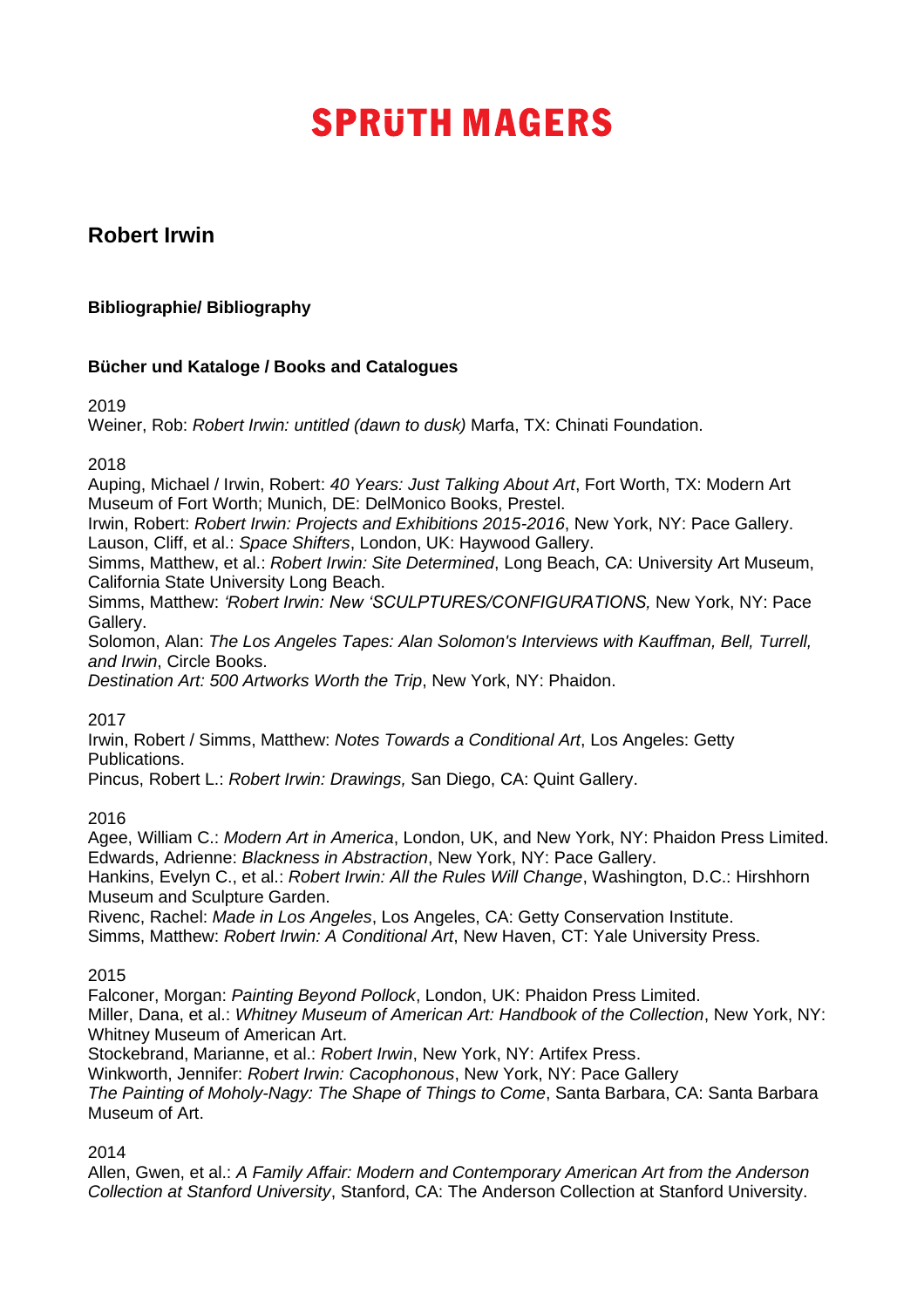Bruno, Giuliana: *Surface: Matters of Aesthetics, Materiality, and Media*, Chicago, IL: The University of Chicago Press.

Cameron, Dan / Manalili, Fatima: *The Avant-Garde Collection*, Newport Beach, CA: Orange County Museum of Art.

George, Herbert: *The Elements of Sculpture: A Viewer's Guide*, London, UK and New York, NY: Phaidon.

Govan, Michael / Bernardini, Anna: *Robert Irwin, James Turrell, Villa Panza*, Varese, IT: Fondo Ambiente Italiano, Villa e Collezione Panza.

Irwin, Robert: *Robert Irwin*, Cologne, DE: Galerie Thomas Zander.

Irwin, Robert: *Robert Irwin: Projects & Exhibitions 2012–2013*, La Jolla, CA: Quint Gallery.

#### 2013

Atkins, Robert: *Art Speak: A Guide to Contemporary Ideas, Movements, and Buzzwords, 1945 to the Present,* New York, NY and London, UK: Abbeville Press Publishers.

Govan, Michael, et al.: *James Turrell: A Retrospective*, Los Angeles, CA: Los Angeles County Museum of Art.

Irwin, Robert / Amirsadeghi, Hossein: *Art Studio America: Contemporary Artist Spaces*, New York, NY: Thames & Hudson.

Irwin, Robert: *Robert Irwin: Double Blind*, Vienna, AT: Secession.

Pasina, Irene: *Luce di Interni*, Milan, IT: FrancoAngeli.

#### 2012

Gielen, Denis: *S.F. Art, Science & Fiction*, Brussels, BE: Musée des Arts Contmporains de la Fédération Wallonie-Bruxelles au Grand-Hornu.

Pagel, David / Pesanti, Heather: *Decade: Contemporary Collecting 2002–2012*, Buffalo, NY: The Buffalo Fine Arts Academy.

Stiles, Kristine / Selz, Peter / Irwin, Robert: *Theories and Documents of Contemporary Art: A Sourcebook of Artists' Writings,* Berkeley, CA: University of California Press.

Tiberghien, Gilles A.: *Land Art*, Paris, FR: Dominique Carré Éditeur.

*Extreme Abstraction: Revisited*., Buffalo, NY: The Buffalo Fine Arts Academy.

#### 2011

Dreishpoon, Douglas, et al.: *The Long Curve: 150 Years of Visionary Collection at the Albright-Knox Art Gallery*, Milan, IT: Skira.

Drohojowska-Philp, Hunter: *Rebels in Paradise: The Los Angeles Art Scene and the 1960s*, New York, NY: Henry Holt and Company.

Irwin, Robert: *Notes Toward A Conditional Art*, Los Angeles, CA: J. Paul Getty Museum.

O'Keeffe, Linda: *Brilliant: White In Design*, New York, NY: The Monacelli Press.

Perchuk, Andrew, et al.: *Pacific Standard Time: Los Angeles Art 1945–1980*, Los Angeles, CA:

Getty Research Institute and the J. Paul Getty Museum.

Stein, Jordan: *Endless Column*, San Francisco, CA: Glasshouse.

*Phenomenal: California Light, Space, Surface,* San Diego, CA: Museum of Contemporary Art San Diego.

#### 2010

Glimcher, Arne, et al.: *50 Years at Pace*, New York, NY: Pace Gallery. Irwin, Robert: *Robert Irwin*, Segovia, ES: Museo de Arte Contemporáneo Esteban Vicente. Meyer, James, et al.: *Minimalism*, London, UK: Phaidon Press. *Primary Atmospheres: Works from California 1960–1970*, New York, NY: David Zwirner.

#### 2009

Bernstein, Roberta / Varnedoe, Kirk: *Ferus*, New York, NY: Rizzoli..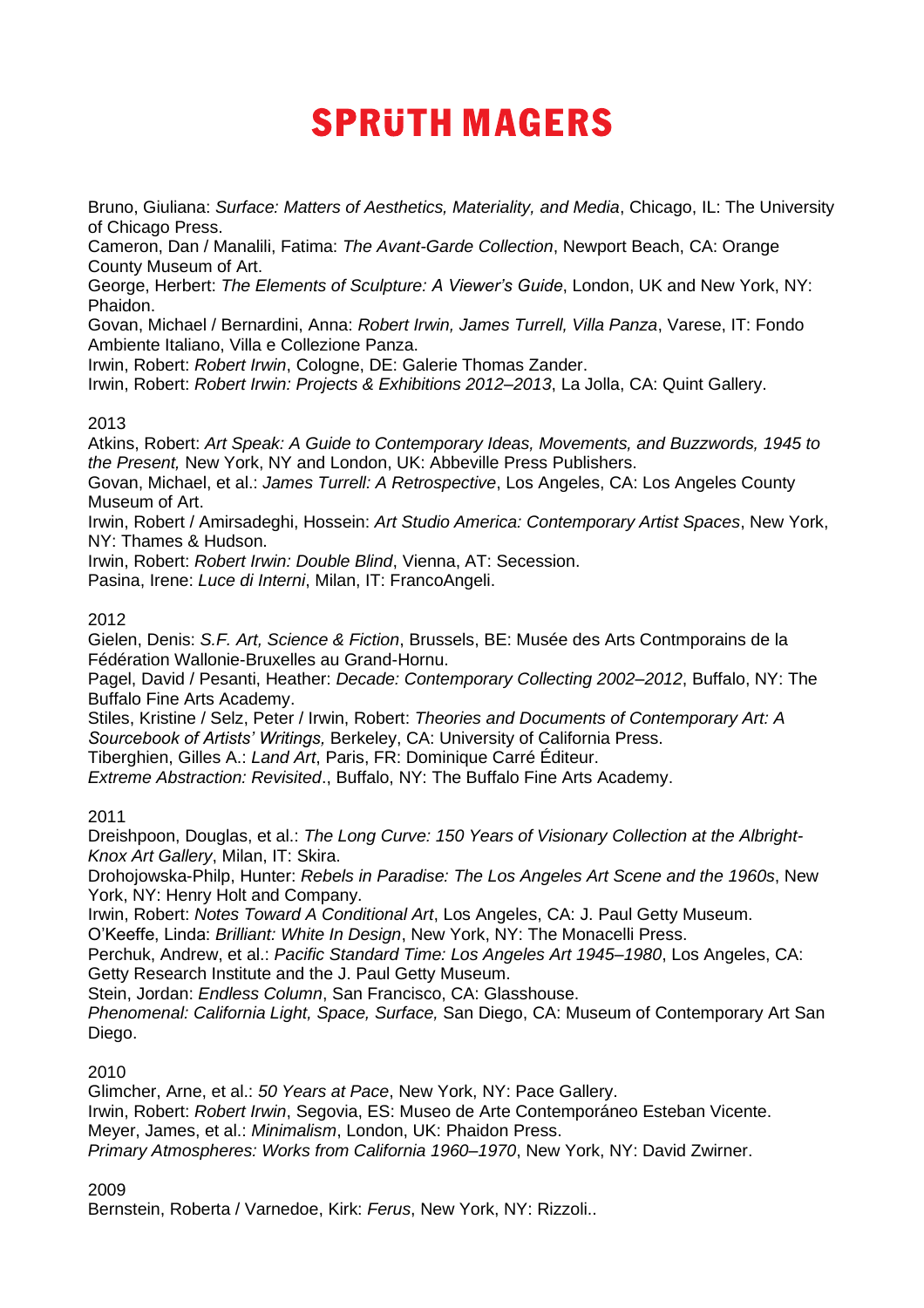McKenna, Kristine: *The Ferus Gallery: A Place to Begin,* Göttingen, DE: Steidl.

*Irwin & Hooper: The Frances and John Bowes Collection,* San Francisco, CA: California College of the Arts.

*Matrix/Berkeley: A Changing Exhibition of Contemporary Art*, Berkeley, CA: Berkeley Art Museum and Pacific Film Archive.

## 2008

Davies, Hugh M. / Irwin, Robert: *Robert Irwin: Primaries and Secondaries*, San Diego, CA: Museum of Contemporary Art San Diego.

Feinstein, Roni: *Circa 1958: Breaking Ground in American Art,* Chapel Hill, NC: Ackland Art Museum and University of North Carolina.

Goldstein, Ann, et al.: *This Is Not to Be Looked At: Highlights from the Permanent Collection of The Museum of Contemporary Art, Los Angeles,* Los Angeles, CA: The Museum of Contemporary Art.

Hirsch, Vanessa: *Malerei und Installation bei Robert Irwin. Vom Bild-Raum zum Raum-Bild*, Berlin, DE: Gebr. Mann Verlag.

Kleeblatt, Norman L., et al.: *Action / Abstraction: Pollock, De Kooning, and American Art, 1940– 1976,* New York, NY: The Jewish Museum; New Haven, CT: Yale University Press.

Macnair, Jennifer, et al.: *BCAM/LACMA 2008*, Los Angeles, CA: Los Angeles County Museum of Art.

Panza, Giuseppe / Hankins, Evelyn C.: *The Panza Collection*, Washington, D.C.: Hirshhorn Museum and Sculpture Garden.

Weschler, Lawrence: *Seeing Is Forgetting the Name of the Thing One Sees. Expanded Edition: Over Thirty Years of Conversations with Robert Irwin*, Los Angeles, CA: University of California Press.

*Hot Spots: Rio de Janeiro/Milan – Turin/Los Angeles, 1956 bis 1969*, Göttingen, DE: Steidl. *The Margulies Collection*, Miami, FL: The Martin Z. Margulies Foundation.

*The Museum of Contemporary Art, Los Angeles*, Los Angeles, CA: Museum of Contemporary Art. *Dictionnaire International de la Sculpture Moderne & Contemporaine*, Paris, FR: Éditions du Regard.

*The Third Mind: American Artists Contemplate Asia, 1860–1989*, New York, NY: Guggenheim Museum.

*Time & Place: Los Angeles 1958–1968*, Stockholm, SE: Moderna Museet..

## 2007

Collins, Judith: *Sculpture Today*, London, UK: Phaidon.

Dreishpoon, Douglas / Bonetti, David: *The Panza Collection: An Experience of Color and Light*, Buffalo, NY: Albright-Knox Art Gallery.

Gielen, Dinis: *Atlas of Contemporary Art for Use by Everyone*, Hornu, BE: Musée des Arts Contemporains au Grand-Hornu..

Irwin, Robert, et al.: *Modern Sculpture Read*, Leeds, UK: Henry Moore Institute.

Panza, Giuseppe / Haggerty. Michael: *Giuseppe Panza: Memories of a Collector*, New York, NY: Abbeville Press.

Weyland, Jocko: *Now I Hate Summer*, Los Angeles, CA: Elk.

*Collection Art Contemporain,* Paris, FR: Éditions du Centre Pompidou.

## 2006

Harper, Glenn / Moyer, Twylene, et al.: *A Sculpture Reader: Contemporary Sculpture Since 1980*, Hamilton, NJ: ISC Press. *Invisible Might: Works from 1965–1971*, New York, NY: Nyehaus. Storr, Robert: *Elemental Form*, New York, NY: L & M Arts.

Varnedoe, Kirk: *Pictures of Nothing: Abstract Art Since Pollock*, Washington, D.C.: Board of Trustees, National Gallery of Art.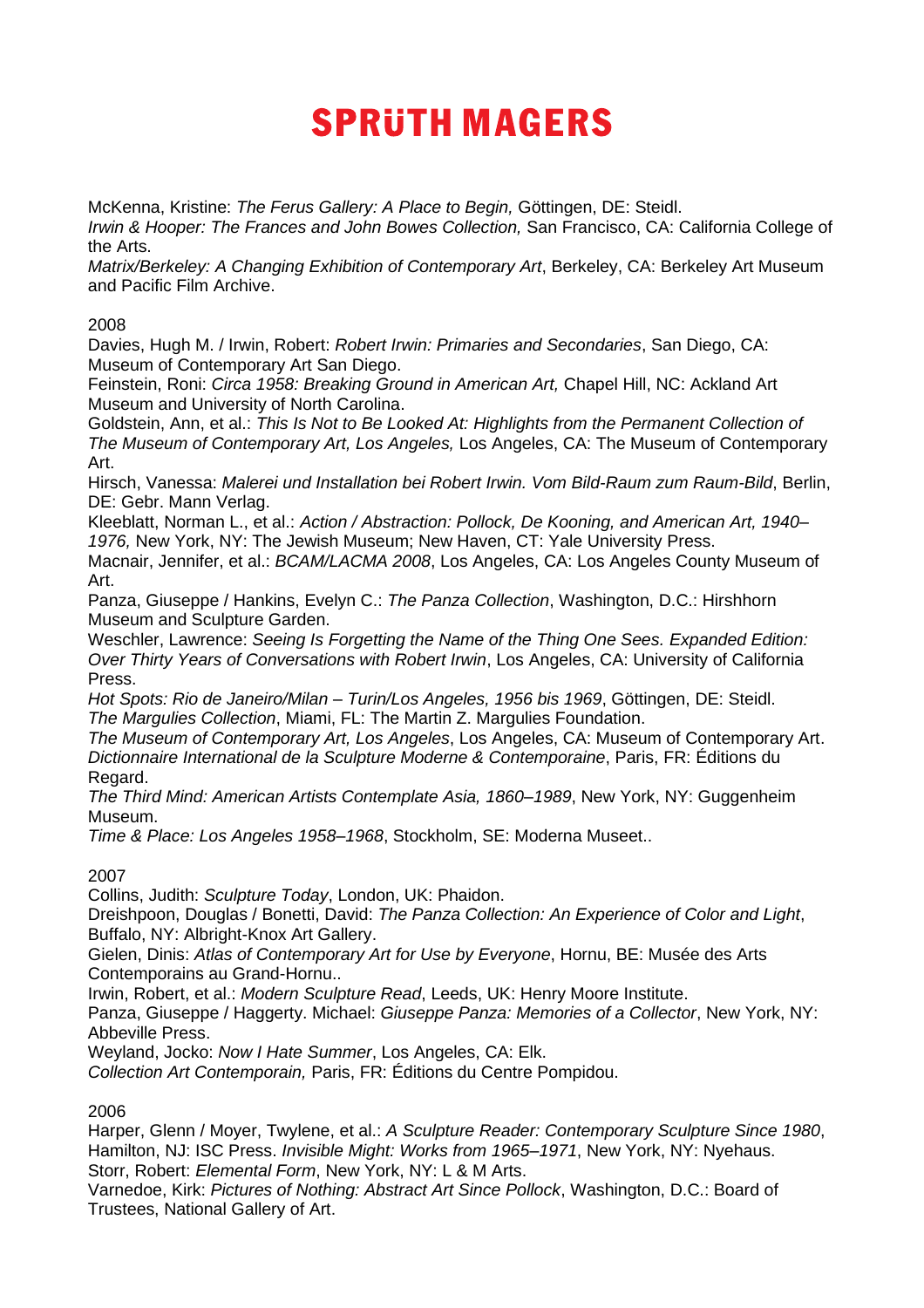*Invisible Might: Works from 1965–1971*, New York, NY: Nyehaus. *Translucence: Southern California Art from the 1960s and 1970s*, Pasadena, CA: Norton Simon Museum.

#### 2005

Bishop, Claire: *Installation Art: A Critical History*, London, UK: Tate Publishing. Rose, Barbara: *Monocromos: de Malevich al presente*, Madrid, ES: Museo Nacional Centro de Arte Reina Sofía.

Schneider, Claire: *Extreme Abstraction*, Buffalo, New York: Albright-Knox Art Gallery. Stringer, John: *Seeking Transcendence*, Perth, AU: Art Gallery of Western Australia.

## 2004

Cooke, Lynne / Govan, Michael: *Dia: Beacon*, New Yor, NYk: Dia Art Foundation. Farquharson, Alex, et al.: *Brian Wilson an Art Book,* London, UK: Four Corners Books. Moorehouse, Paul / Cooke, Lynne: *Bridget Riley: Paintings and Drawings 1961-2004,* London, UK: Ridinghouse.

Zelevansky, Lynn: *Beyond Geometry: Experiments in Form, 1940s–70s*, Cambridge, MA: The MIT Press.

*A Minimal Future? Art as Object 1958–1968*, Los Angeles, CA: Museum of Contemporary Art. *Singular Forms (Sometimes Repeated): Art from 1951 to the Present*, New York, NY: Solomon R. Guggenheim Museum.

## 2003

Pakesch, Peter: *Imagination: Perception in Art*, Cologne, DE: Walther König.

## 2002

Fabozzi, Paul F.: *Artists, Critics, Context: Readings in and Around American Art Since 1945*, Upper Saddle River, NJ: Prentice Hall .

Varnedoe, Kirk: *Ferus,* New York, NY: Gagosian Gallery.

Weschler, Lawrence: *Robert Irwin, Getty Garden*, Los Angeles, CA: J. Paul Getty Museum.

## 2001

de Salvo, Donna / Gale, Matthew, et al.: *Giorgio Morandi*, London, UK: Tate Gallery Publishing, Ltd.

Glimcher, Mildred: *Adventures in Art: 40 Years at Pace*, Milan, IT: Leonardo International.

## 2000

Panza di Biumo, Giuseppe, et al.: *Venice/Venezia: California Art from The Panza Collection at the Guggenheim Museum*, New York, NY: Guggenheim Museums Publication. *Celebrating Modern Art: Highlights of the Anderson Collection*, San Francisco, CA: San Francisco

Museum of Modern Art.

#### 1999

Corzo, Miguel Angel, et al.: *Mortality Immortality? The Legacy of 20th-Century Art*, Los Angeles, CA: Getty Conservation Institute.

Morris, Robert: *Continuous Project Altered Daily: The Writings of Robert Morris*, Boston, MA: MIT Press.

Phillips, Lisa: *The American Century Art and Culture 1950–2000*, New York, NY: Whitney Museum of American Art.

Tobler, Jay, et al.: *The Art Book,* London, UK: Phaidon.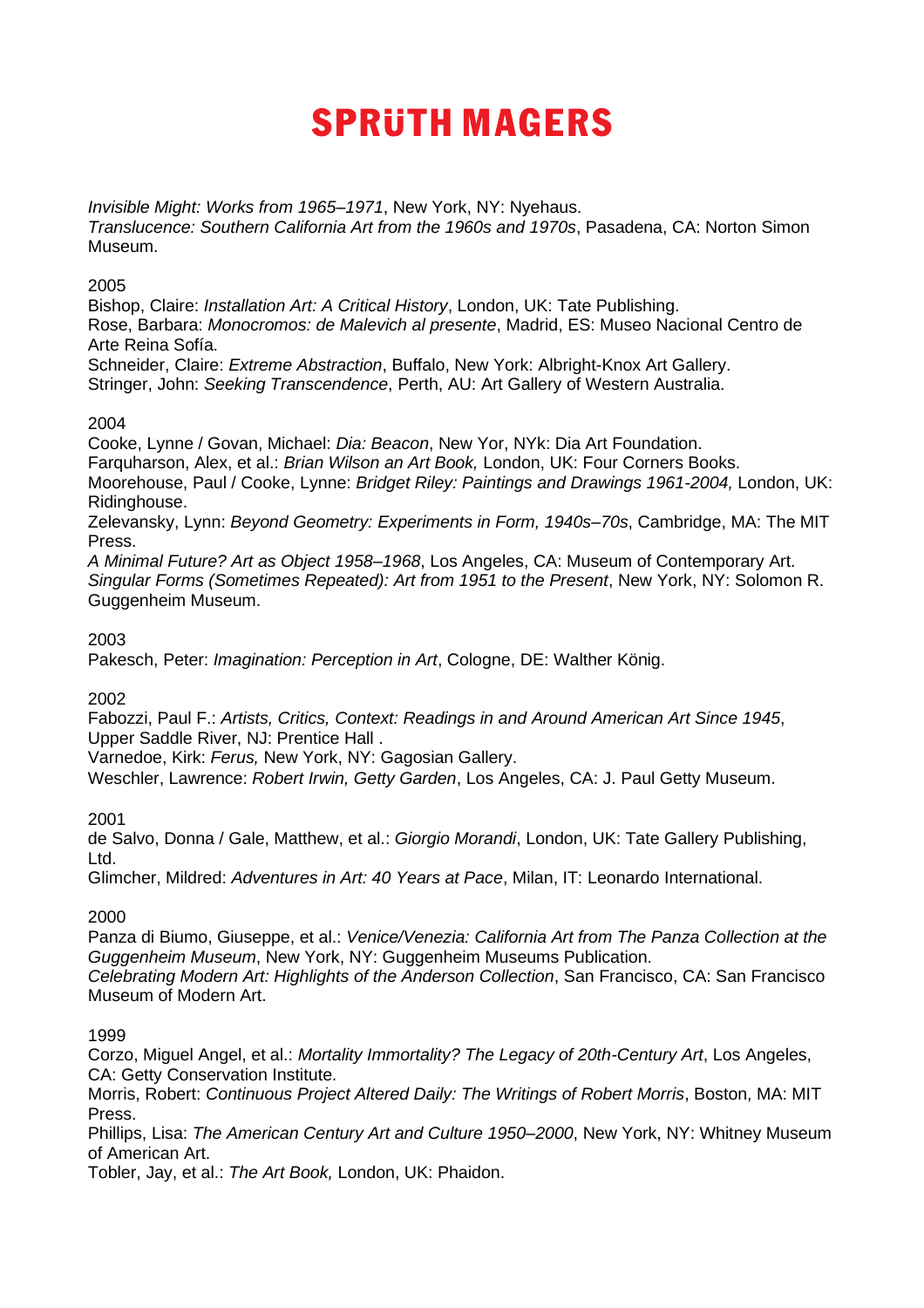Torres, Ana Maria / Pelli, Denis: *Thresholds: Limits of Perception*, New York, NY: New York Arts Magazine.

*Radical Past: Contemporary Art & Music in Pasadena, 1960*, Pasadena, CA: Armory Center for the Arts, Art Center College; Santa Monica, CA: RAM Publication & Distribution. *Robert Irwin: Double Diamond 1997–1998*, Lyon, FR: Musé d'art contemporain; Milan, IT: Skira.

#### 1998

Causey, Andrew: *Sculpture Since 1945*, Oxford, UK: Oxford University Press, Irwin, Robert: *Robert Irwin: A Selection of Works 1958 to 1970*, New York, NY: PaceWildenstein.

## 1997

Archer, Michael: *Art Since 1960*, London, UK: Thames and Hudson. Contemporary Art in Transition: From the Collection of the Ho-Am Art Museum, Seoul, KR: Ho-Am Art Museum.

#### 1995

Juncosa, Enrique / Weschler, Lawrence: *Robert Irwin*, Madrid, ES: Museo Nacional Centro de Arte Reina Sofía.

*Margo Leavin Gallery: 25 Years,* Los Angeles, CA: Margo Leavin Gallery.

## 1994

Stockebrand, Marianne / Müller, Sabine / Weschler, Lawrence: *Robert Irwin*, Cologne, DE: Kölnischer Kunstverein

Charre, Alain: *Robert Irwin,* Paris, FR: Musée d'art moderne de la ville de Paris.

1993

Yard, Sally, et al.: *Robert Irwin,* Los Angeles, CA: The Museum of Contemporary Art.

## 1992

*American Art 1930-1970*, Milan, IT: Fabbri Editori. Levine, Ed: *Site Sculptors and Landscape Architects*, Minneapolis, MN: Minneapolis College of Art and Design.

#### 1991

Everett, Sally, et al.: *Art Theory and Criticism*, North Carolina: McFarland & Co., Inc. *Finish Fetish: LA's Cool School*, Los Angeles, CA: Fisher Gallery, University of Southern California.

#### 1990

Friedman, Martin: *Walker Art Center: Paintings and Sculpture from the Collection*, New York, NY: Rizzoli; Minneapolis, MN: Walker Art Center.

*Perceptual Investigations: Light and Space Works in the Permanent Collection*, Los Angeles, CA: Museum of Contemporary Art.

## 1987

Feinberg, Jean: *Perceiving the Garden: Robert Irwin at Wave Hill,* New York, NY: Wave Hill.

## 1986

Hunter, Sam, et al.: *An American Renaissance: Painting and Sculpture Since 1940*, New York, NY: Abbeville Press.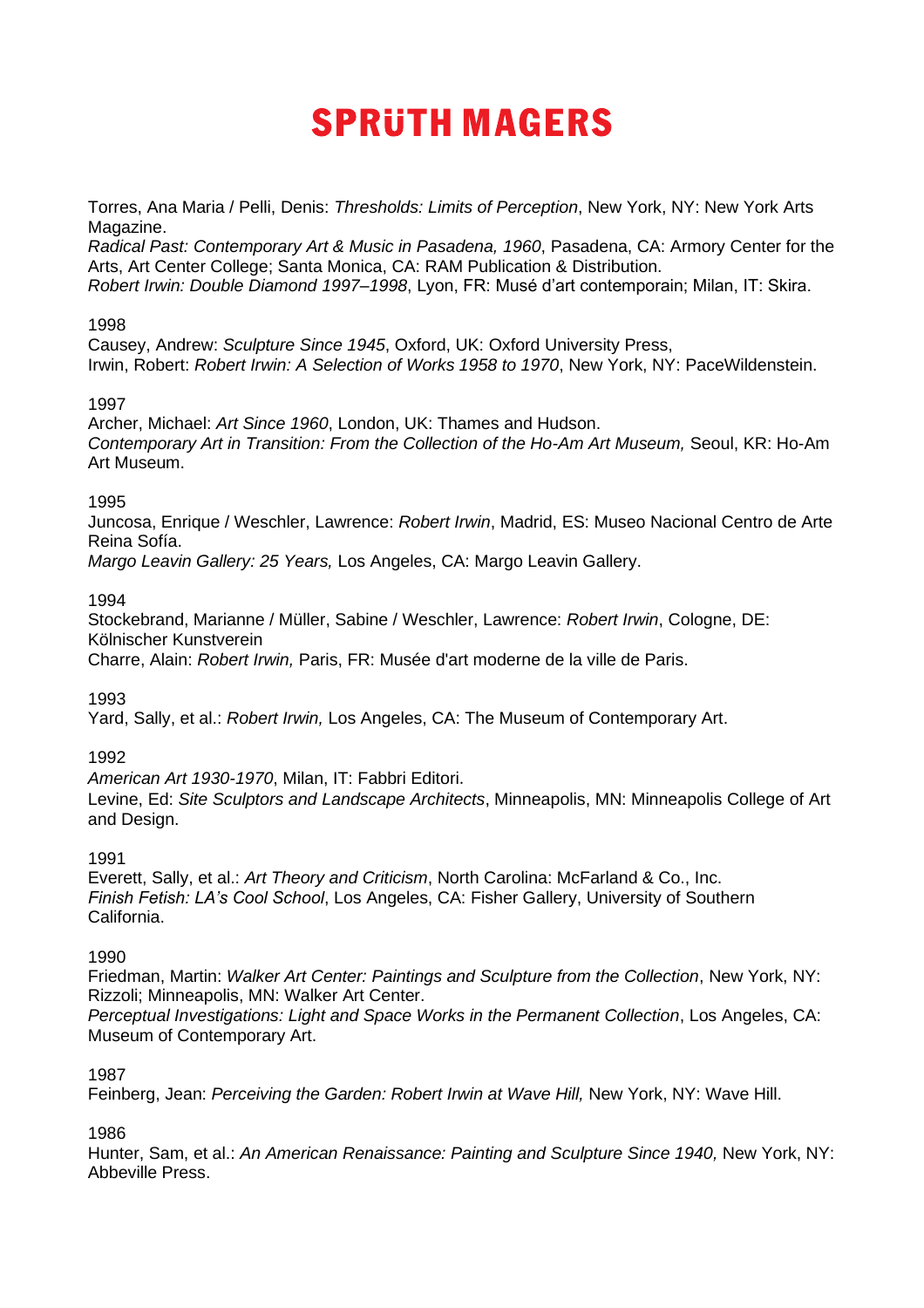#### 1985

Irwin, Robert / Weschler, Lawrence: *Being and Circumstance: Notes Toward a Conditional Art*, San Francisco, CA and New York, NY: Lapis Press in conjunction with the Pace Gallery and the San Francisco Museum of Modern Art.

#### 1984

Harris, Stacy Paleologus: *Insights/On Sites: Perspectives on Art in Public Spaces,* Washington, D.C.: Partners for Livable Places.

Tannenbaum, Judith: *Sites and Solutions: Recent Public Art,* Reading, PA: Freedman Gallery, Albright College.

#### 1983

*The First Show: Painting and Sculpture from Eight Collections 1940–1980*, Los Angeles, CA: Museum of Contemporary Art.

#### 1982

Johnson, Ellen: *American Artists on Art: 1940 to 1980,* New York, NY: Harper & Row. Weschler, Lawrence: *Seeing Is Forgetting the Name of the Thing One Sees*, Berkeley, CA: University of California Press.

*Form and Function: Proposals for Public Art in Philadelphia*, Philadelphia, PA: Pennsylvania Academy of Fine Arts.

*The Rebounding Surface: A Study of Refections in the Work of Nineteen Contemporary Artists*, Annandale-on-Hudson, NY: Bard College Center for Curatorial Studies.

## 1981

*Art in Los Angeles: Seventeen Artists in the Sixties: The Museum as Site*, Los Angeles, CA: Los Angeles County Museum of Art.

## 1980

Fox, Judith Hoos: *Aspects of the 70's: Sitework*, Wellesley, MA: Wellesley College Museum. Kardon, Janet / Neff, John Hallmark: *Drawing: The Pluralist Decade*, Philadelphia, PA: Institute of Contemporary Art, University of Pennsylvania.

Poling, Clark V.: *Contemporary Art from Southern California,* Atlanta, GA: High Museum of Art.

## 1979

Barilli, Renato / Alinovi, Francesca / Irwin, Robert: *Painting and Environment: An Inevitable*  Rosenthal, Mark / Celant, Germano: *Andre, Buren, Irwin, Nordman: Space as Support*, Berkeley, CA: University of California Art Museum.

*Encounter/The Explosion of Color-Light in Space,* Milan, IT: Commune di Milano. *California Perceptions: Light and Space,* Fullerton, CA: California State University Art Gallery.

#### 1978

Cummings, Paul: *20th Century American Drawings: 5 Years of Acquisitions*, New York, NY: Whitney Museum of American Art.

Weschler, Lawrence: *Robert Irwin: Matrix 15*, Berkeley, CA: University of California Art Museum.

## 1977

Irwin, Robert: *Robert Irwin*, New York, NY: Whitney Museum of American Art. Weschler, Lawrence: *Matrix*, Berkeley, CA: UCAL.

Wight, Frederick S.: *Oral History: Robert Irwin Interview*, Berkeley and Los Angeles, CA: University of California.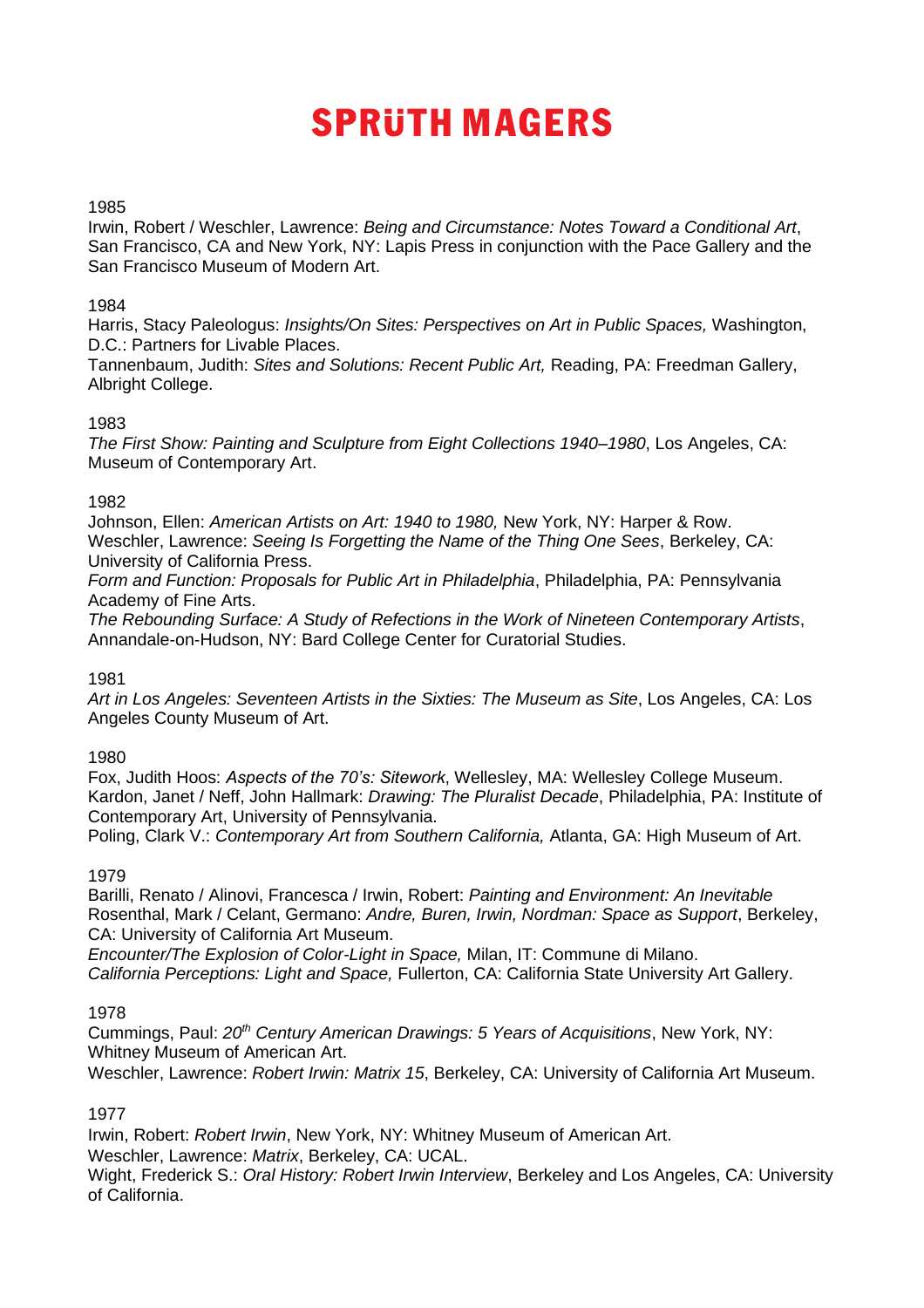*Ambiente/Arte: Dal Futurismo Alla Body Art*, Venice, IT: La Biennale di Venezia. Less is More: An Exhibition of Minimal Painting, New York, NY: Sidney Janis Gallery.

#### 1976

Haskell, Barbara / Tuchman, Maurice: *200 Years of American Sculpture,* New York, NY: Whitney Museum of American Art.

Hopkins, Henry T.: *Painting and Sculpture in California: The Modern Era*, San Francisco, CA: San Francisco Museum of Art.

Krauss, Rosalind / Hunter, Sam / Tucker, Marcia: *The Last Time I Saw Ferus*, Newport Beach, CA: Newport Harbor Art Museum.

*Critical Perspectives in American Art*, Amherst, MA: UMASS Press. *La Biennale di Venezia, 1976: Environment, Participation, Cultural Structures*, Venice, IT: Alfieri edizioni d'arte.

## 1975

Licht, Ira: *Robert Irwin*, Chicago, IL: Museum of Contemporary Art. Rose, Barbara: *American Art Since 1900*, New York, NY: Preager. *A View Through*, Long Beach, CA: Art Galleries, California State University. *University of California, Irvine, 1965-75,* La Jolla, CA: La Jolla Museum of Contemporary Art.

## 1974

Plagens, Peter: *Sunshine Muse: Contemporary Art on the West Coast*, New York, NY: Preager. *Art Now 74*, Washington, D.C.: John F. Kennedy Center for the Performing Arts. *Illuminations and Reflection*, New York, NY: Whitney Museum of American Art. *Some Recent American Art*, Melbourne, AU: National Gallery of Victoria.

## 1973

Foley, Suzanne: *Works in Spaces: Stephen Antonakos, Ronald Bladen, Sam Gilliam, Robert Irwin, Dorothea Rockburne,* San Francisco, CA: San Francisco Museum of Art. Hunter, Sam: *American Art of the Twentieth Century*, New York, NY: Abrams*. American Art: Third Quarter Century*, Seattle, WA: Seattle Art Museum. *Art in Space: Some Turning Points*, Detroit, MI: Detroit Institute of Arts.

## 1972

Hamilton, Richard: *Polaroid Portraits: Vol. 1*, Stuttgart, DE: Edition Hansjorg Mayer. *The State of California Painting*, New Plymouth, NZ: Govett-Brewster Art Gallery. *USA: West Coast*, Hamburg, DE: Kunstverein.

## 1971

*Art and Technology: A Report on the Art & Technology Program of the Los Angeles County Museum*, Los Angeles, CA: Los Angeles County Museum of Art. *Eleven Los Angeles Artists*, London, UK: Arts Council of Great Britain.

*Thirty-second Biennial Exhibition of Contemporary American Painting*, Washington, D.C: Corcoran Gallery of Art.

*Transparency, Reflection, Light, Space. Four Artists: Peter Alexander, Larry Bell, Robert Irwin, Craig Kauffman*, Los Angeles, CA: University of California Art Galleries. *Works for New Spaces*, Minneapolis, MN: Walker Art Center.

1970

*A Decade of California Color,* New York, NY: Pace Gallery. *Kompas 4: West Coast USA*, Eindhoven, NL: SM Uitgeverij.